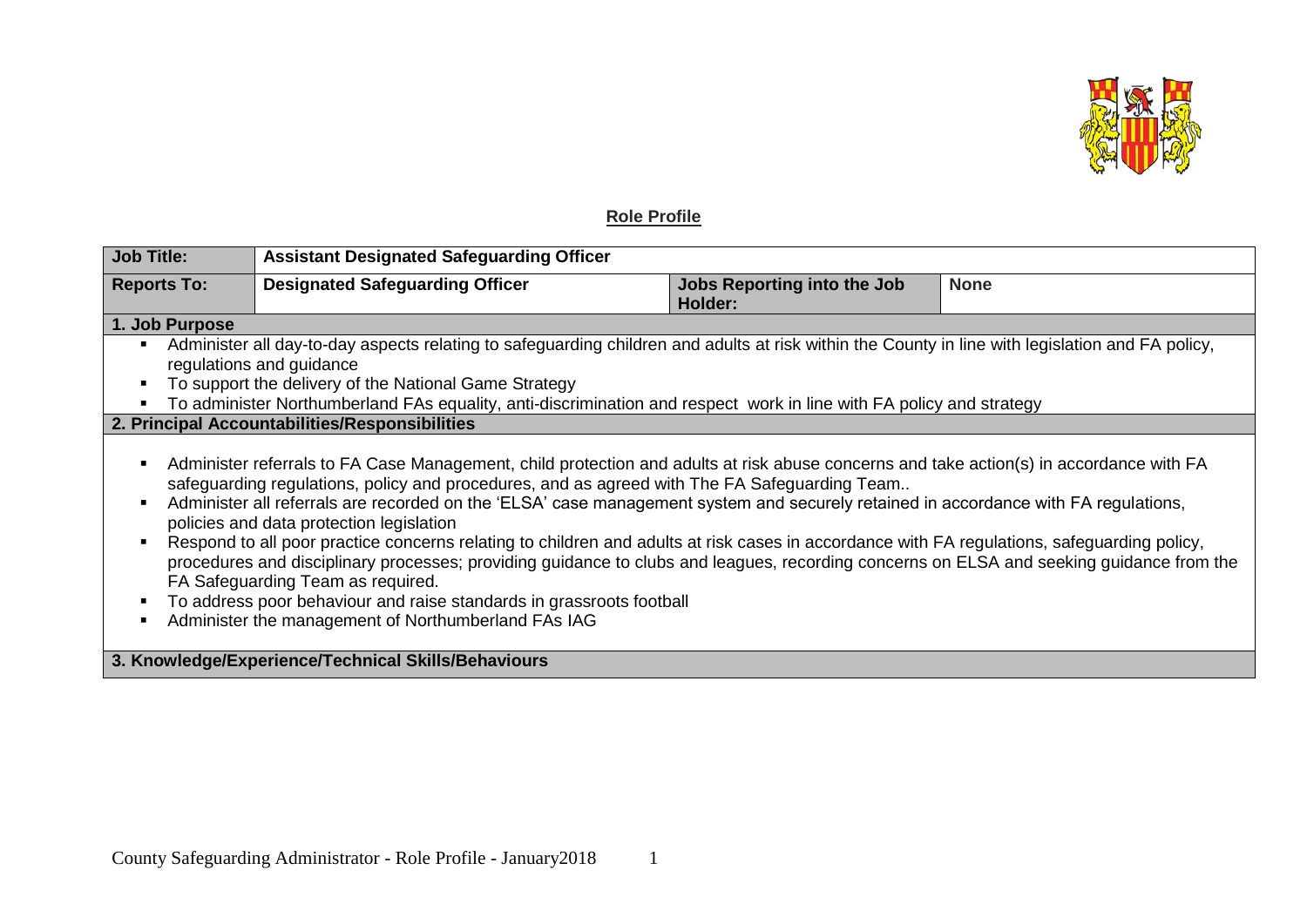

|                                                                                                                                                                                                                                                                                                                                                                                                                                                                                                                                                                                                                                                                                                    | <b>W</b> Y                                                                                                                                                                                                                                                                                                                                                                                                                                                |  |  |  |
|----------------------------------------------------------------------------------------------------------------------------------------------------------------------------------------------------------------------------------------------------------------------------------------------------------------------------------------------------------------------------------------------------------------------------------------------------------------------------------------------------------------------------------------------------------------------------------------------------------------------------------------------------------------------------------------------------|-----------------------------------------------------------------------------------------------------------------------------------------------------------------------------------------------------------------------------------------------------------------------------------------------------------------------------------------------------------------------------------------------------------------------------------------------------------|--|--|--|
| <b>Essential:-</b>                                                                                                                                                                                                                                                                                                                                                                                                                                                                                                                                                                                                                                                                                 | Desirable:-                                                                                                                                                                                                                                                                                                                                                                                                                                               |  |  |  |
| A child centred approach and the ability to maintain this<br>$\blacksquare$<br>perspective<br>Experience of writing reports and compiling case file information<br>Ability to deal constructively with people's emotions (e.g. upset,<br>distress, conflict, animosity)<br>Capacity to handle confidential data/information sensitively<br>Ability to promote best practice and the importance of a safe and<br>fun environment<br>Demonstrates a working understanding of inclusion, equality and<br>$\blacksquare$<br>anti-discrimination, safeguarding and best practice<br>Flexibility on hours and weekend working<br>Ability to use Microsoft Office including Word, Excel and<br>PowerPoint | Knowledge of safeguarding statutory organisations<br>Knowledge of safeguarding children and/or vulnerable group's<br>legislation<br>Clarity about what constitutes poor practice and what is abusive<br>behaviour<br>Experience of implementing policies, protocols and guidance<br>Knowledge and understanding of the culture and structure of<br>football (or another sporting body)<br>Knowledge of The FA's National Game Strategy<br>Driving licence |  |  |  |
| b) Behaviours – as defined in County Football Association Competency Model                                                                                                                                                                                                                                                                                                                                                                                                                                                                                                                                                                                                                         |                                                                                                                                                                                                                                                                                                                                                                                                                                                           |  |  |  |
| Accountable<br>$\bullet$<br>Professional<br>Teamwork<br>Respectful                                                                                                                                                                                                                                                                                                                                                                                                                                                                                                                                                                                                                                 |                                                                                                                                                                                                                                                                                                                                                                                                                                                           |  |  |  |